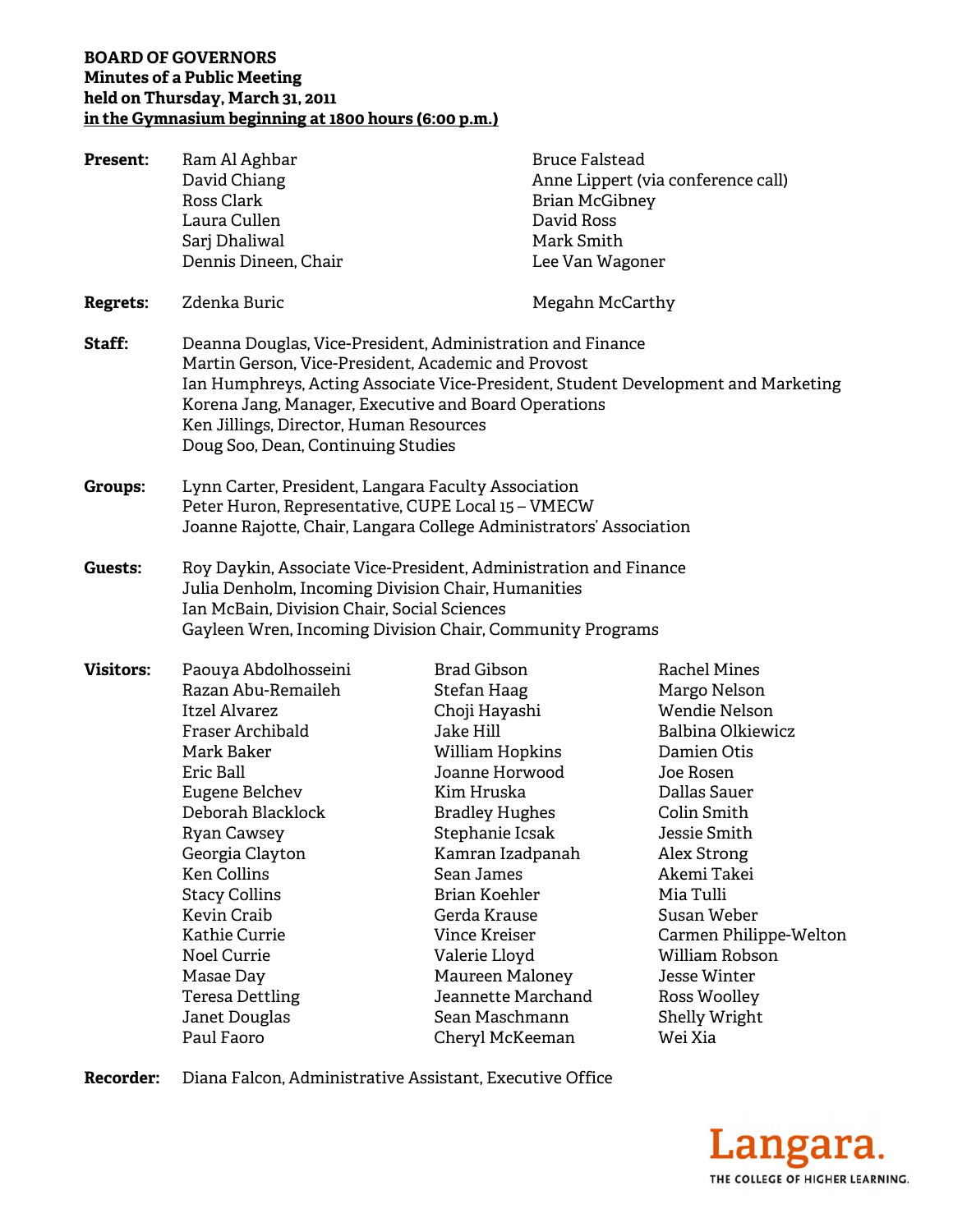#### **Page 2 of 5 Board of Governors Minutes of a Public Meeting held on Thursday, March 31, 2011**

D. Dineen welcomed everyone to the Public Session of the Board of Governors meeting noting that the meeting was moved to a larger venue in order to accommodate the many visitors. He noted that there is a business agenda that will need to be addressed before opening the floor for questions and comments. Given the number of visitors and to ensure efficiency, he asked that those wishing to speak place their name on the Speaker's List.

D. Dineen welcomed Roy Daykin, Associate Vice-President, Administration and Finance who was in attendance to support the presentation of the 2011/2012 budget.

M. Gerson welcomed Julia Denholm, Incoming Division Chair, Humanities who will commence her position on May 1, 2011; Ian McBain, Division Chair, Social Sciences who commenced his position on January 1, 2011; and Gayleen Wren, Incoming Division Chair, Community Programs who will commence her position on May 1, 2011.

D. Dineen thanked Laura Cullen for her service and contributions to the Board in her role as Education Council Chair since 2005. It was noted that irrespective of her non-voting status, Laura has fully participated as a Governor and was a strong supporter of the Board, regularly attending numerous college events on and off campus.

## **1. APPROVAL OF THE AGENDA**

It was moved by R. Clark, seconded by A. Lippert **THAT, the Agenda be approved.** 

 **Carried Unanimously.** 

## **2. APPROVAL OF THE MINUTES**

It was moved by R. Clark, seconded by S. Dhaliwal **THAT, the Minutes of the Langara College Board Public Meeting held on January 27, 2011 be approved.** 

 **Carried Unanimously.** 

## **3. CHAIR'S REPORT**

## **a) Community Connections**

D. Dineen reviewed the activities as noted in the Community Connections document attached to the agenda and highlighted two invitations that were distributed in Board Member's agenda packages.

## **b) ACCC Annual Conference – June 5-7, 2011**

D. Dineen noted that he will attend the Association of Canadian Community Colleges (ACCC) 2011 Conference being held in Edmonton, Alberta, June 5-7 along with Governors A. Lippert, B. McGibney, and D. Ross. He further noted that D. Chiang and D. Douglas, in partnership with Douglas College, will make a presentation at the conference on June 6.

## **4. PRESIDENT'S REPORT**

D. Ross referenced his memo dated March 23, 2011, attached to the agenda which highlighted College events that occurred in February and March 2011.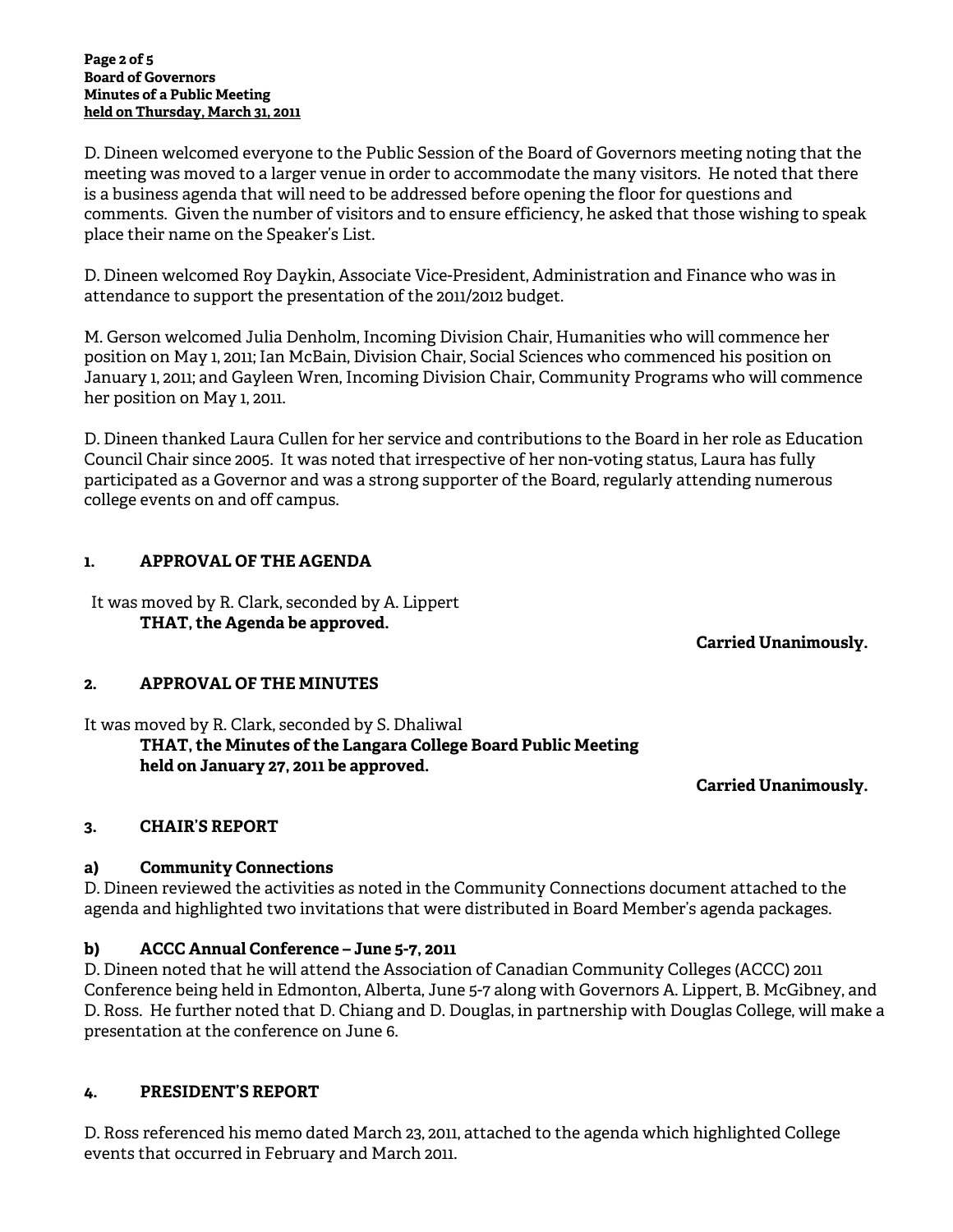#### **Page 3 of 5 Board of Governors Minutes of a Public Meeting held on Thursday, March 31, 2011**

D. Ross noted that The Honorable Michael Ignatieff, Leader of the Liberal Opposition, held a roundtable session at Langara College on March 29, 2011. The event was organized by the Liberal Party of Canada and attended by key community leaders including The Honorable Ujjal Dosanjh, Member of Parliament, Vancouver-South.

D. Ross noted that the Langara Publishing and Journalism Program won two Apple Awards from the 2011 College Media Advisers National Convention. *Pacific Rim Magazine* placed first in the General Interest Magazine category, and *The Voice* placed second in the Two-Year (College) Newspaper category.

D. Ross asked P. Huron to provide an update on the newly created Performance Music Program. P. Huron noted that an Advisory Committee was created to develop a one-year Performance Music Program in Continuing Studies that will start in September 2011. There are nine elements to the program, including business, with performance skills being key to the unique offerings.

D. Ross further noted the following:

- Students voted in favour to join the new U-Pass BC program when it comes available September 2011.
- Translink is working with Langara Fine Arts to showcase student work at Canada Line stations.
- Community Report 2010 has been distributed to approximately 45,000 recipients through the Vancouver Sun and has been mailed to approximately 4,000 homes.
- Legal proceedings have been initiated by the Association of Canadian Community Colleges (ACCC) on behalf of its institution members regarding a proposed increase in fees by Access Copyright.
- New Premier, Christy Clark, announced her cabinet which included new Minister of Advanced Education, Naomi Yamamoto, MLA, North Vancouver-Lonsdale.

# **5. FOR APPROVAL**

# **a) Disposal of Asset by Lease Agreement**

D. Douglas referenced her memo dated March 23, 2011 attached to the agenda noting that the College is negotiating a lease agreement with TM Mobile Inc. (Telus) to install antennas on the roof top of the C Building. In response to a question, she noted that the antenna has no impact on educational delivery.

It was moved by A. Lippert, seconded by B. Falstead

**THAT, the College seek approval from the Minister of Advanced Education and the Minister of Finance to Dispose of an Asset by a Five- Year Lease Agreement with TM Mobile Inc. (Telus).** 

**Carried Unanimously.**

# **b) Small Business Internship Program (SBIP)**

D. Douglas referenced her memo dated March 23, 2011 attached to the agenda noting that the Small Business Internship Program was established by Industry Canada in 2009 and is promoted through the federal Youth Employment Strategy (YES). She noted that this is the second year Langara has been selected as the delivery agency for the greater Vancouver area. In accordance with College Policy, contracts in excess of \$100,000 require Board approval.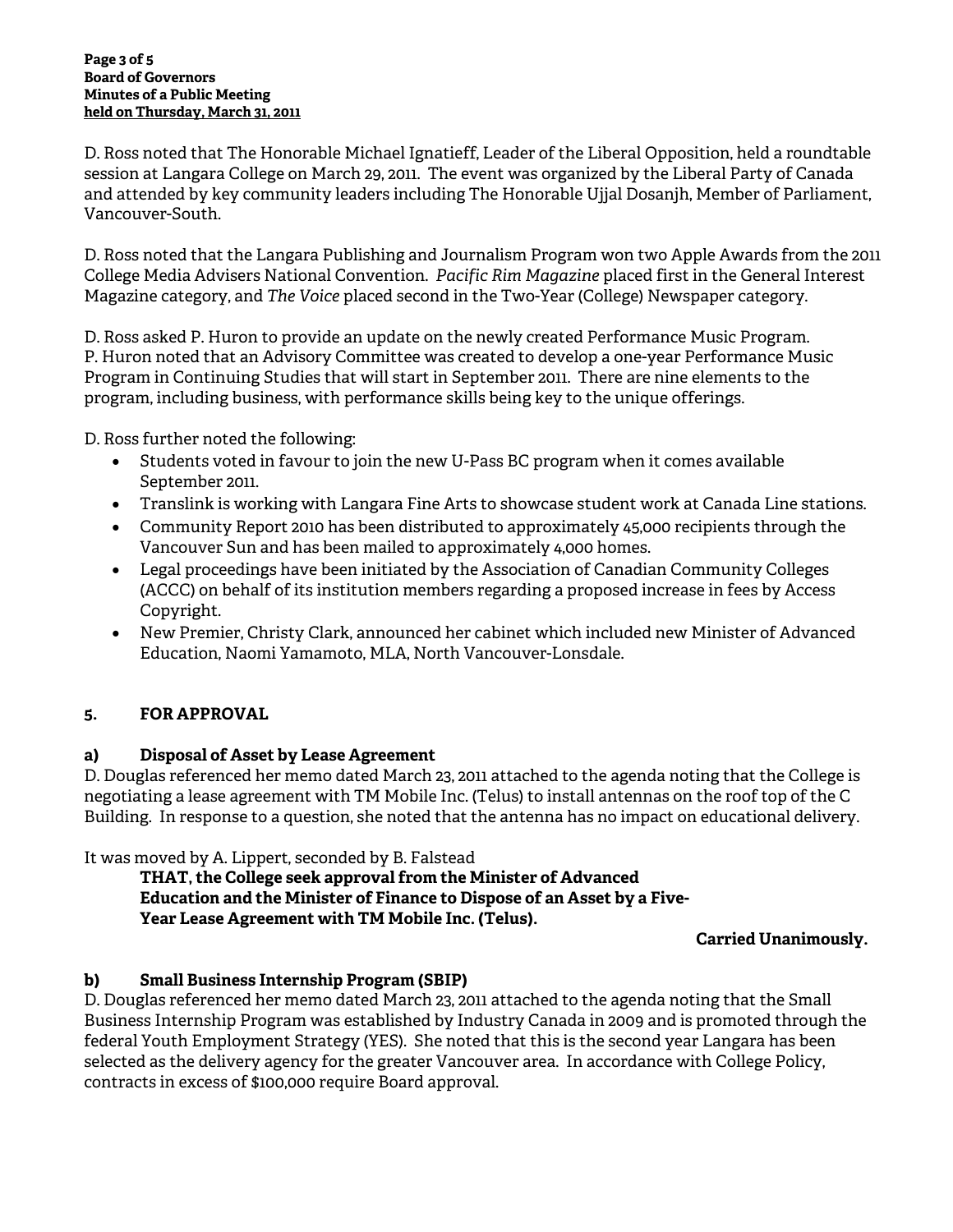It was moved by R. Al Aghbar, seconded by B. Falstead

**THAT, the 2011-2012 Small Business Internship Program Contribution Agreement between Her Majesty the Queen in Right of Canada as represented by the Minister of Industry, and Langara College, in the amount of \$125,000, be approved.** 

**Carried Unanimously.** 

## **c) 2011/2012 Operating Plan and Budget**

D. Ross provided background to the 2011/2012 Operating Plan and Budget and described key items of influence. It was noted that we are not anticipating any changes to provincial funding by way of any budget adjustments.

D. Ross noted that the financial management of Langara College has been very strong and has put the college in a better position than most institutions. He noted that progress continues to be made on the strategic plan and identified how it has connected strategic priorities to the budget process. He noted that the proposed 2011/2012 Operating Plan and Budget moves Langara forward, providing the opportunity to meet community and government commitments while at the same time not overcommitting the institution. In addition, he noted that Financial Resources sustainability is supported to ensure that the adoption of new reporting requirements do not negatively impact programs and services.

It was moved by S. Dhaliwal, seconded by D. Chiang

## **THAT, the Operating Plan and Budget for 2011-12, be approved.**

**Carried Unanimously.** 

## **6. EDUCATION COUNCIL REPORT**

## **a) Report of the Meeting held on February 15, 2011**

L. Cullen highlighted the summary report of the Education Council meeting held on February 15, 2011 attached to the agenda and noted program changes in Nursing and a change to the Fall 2011 – Summer 2012 Academic Dates schedule.

The Education Council Summary Report for February 15, 2011 was received for information.

## **7. BOARD MEMBERS' REPORT**

M. Smith made reference to the Accountability Plan and Report dated July 2010 noting statistics of the aging workforce employed by Langara and encouraged dialogue on long-term goals and plans as related to succession planning for the institution.

## **FUTURE AGENDA ITEM**

## **8. CONSTITUENT GROUP REPORTS**

L. Carter, President, Langara Faculty Association reported on the status of negotiations between the College and the Langara Faculty Association and urged the appointed members of the Board to advocate to government in order to achieve a satisfactory outcome to the current labour situation at the college.